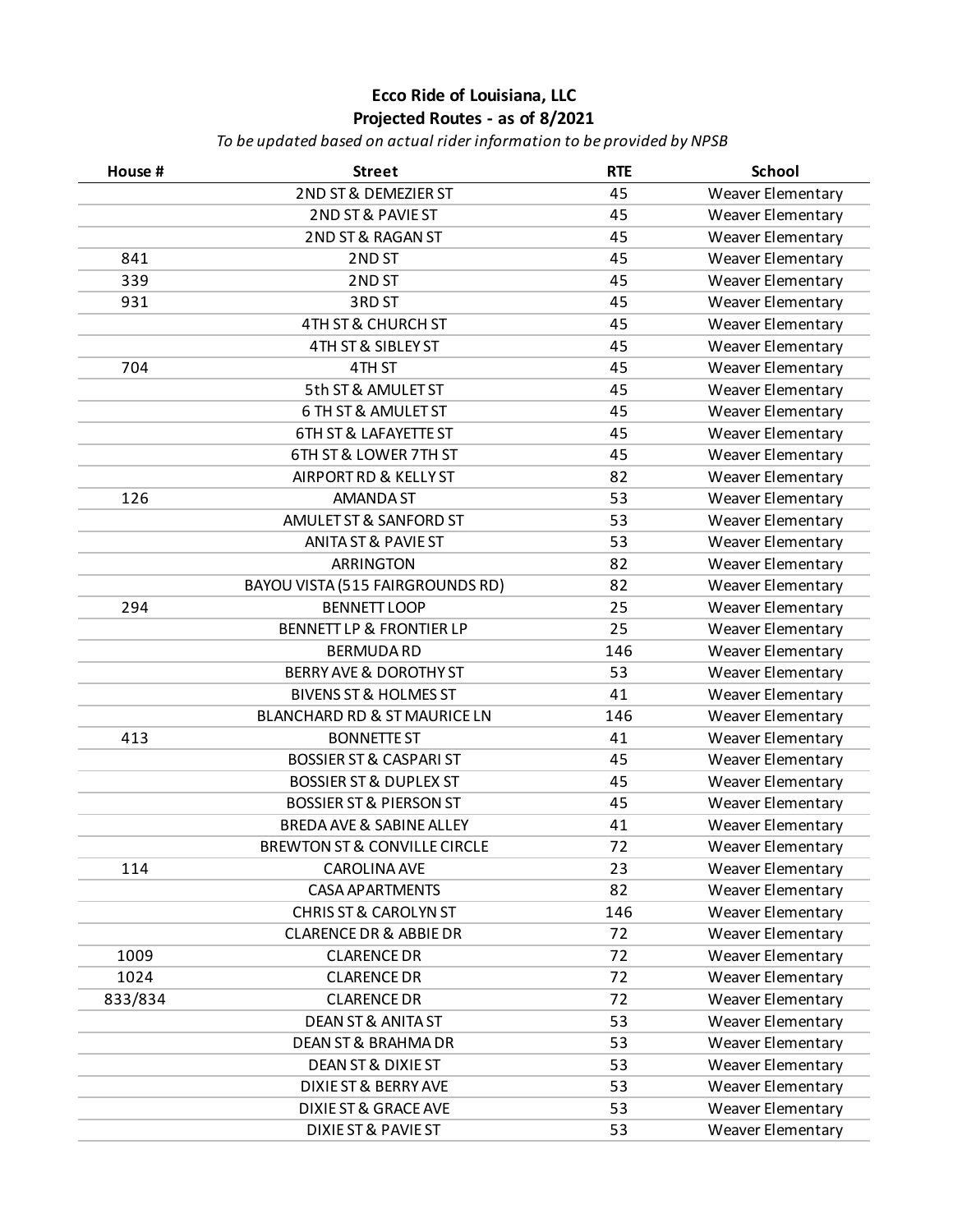| House # | <b>Street</b>                                | <b>RTE</b> | <b>School</b>            |
|---------|----------------------------------------------|------------|--------------------------|
|         | <b>DIXIE ST &amp; PHILLIPS ST</b>            | 41         | Weaver Elementary        |
|         | <b>DIXIE ST &amp; ST JOHN ST</b>             | 41         | <b>Weaver Elementary</b> |
|         | <b>DIXIE ST &amp; STELLA ST</b>              | 41         | Weaver Elementary        |
|         | <b>DOROTHY ST &amp; GRACE AVE</b>            | 53         | Weaver Elementary        |
|         | <b>DOROTHY ST &amp; GRAYSON ST</b>           | 53         | Weaver Elementary        |
|         | DOROTHY ST & JEANSONNE ST                    | 53         | Weaver Elementary        |
| 307     | E7TH ST                                      | 121        | Weaver Elementary        |
| 511     | <b>EAST 5TH ST</b>                           | 121        | Weaver Elementary        |
| 902     | <b>EAST 5TH ST</b>                           | 121        | Weaver Elementary        |
| 231     | <b>EAST 6TH ST</b>                           | 121        | Weaver Elementary        |
|         | <b>ELLEN ST &amp; CAITLIN ST</b>             | 146        | Weaver Elementary        |
| 127     | <b>ELLEN ST</b>                              | 146        | Weaver Elementary        |
|         | <b>FAIRGROUNDS RD &amp; MARIA LANE</b>       | 82         | Weaver Elementary        |
| 440     | FAIRGROUNDS RD (BAYOU GIN MOBILE HOME PARK)  | 82         | Weaver Elementary        |
| 220     | AIRGROUNDS RD (UNIVERSITY TERRACE APARTMENTS | 82         | Weaver Elementary        |
| 303     | <b>FAIRGROUNDS RD</b>                        | 82         | Weaver Elementary        |
| 516     | <b>FAIRGROUNDS RD</b>                        | 82         | Weaver Elementary        |
| 137     | <b>FERN ST</b>                               | 53         | Weaver Elementary        |
| 2630    | <b>FISH HATCHERY RD</b>                      | 72         | Weaver Elementary        |
| 130     | <b>FOX RUN DR</b>                            | 25         | Weaver Elementary        |
| 124     | <b>GABRIELLE LP</b>                          | 146        | Weaver Elementary        |
| 131     | <b>GABRIELLE LP</b>                          | 146        | Weaver Elementary        |
|         | <b>GIBSON ST &amp; LAKE ST</b>               | 53         | Weaver Elementary        |
| 1509    | <b>GOLD ST</b>                               | 41         | Weaver Elementary        |
|         | <b>GRAYSON ST &amp; DIXIE ST</b>             | 53         | Weaver Elementary        |
| 1320    | <b>GRAYSON ST</b>                            | 53         | Weaver Elementary        |
|         | <b>GREENVILLE ST &amp; SPRING ST</b>         | 41         | Weaver Elementary        |
|         | <b>GREYSTONE DR</b>                          | 82         | Weaver Elementary        |
| 410     | <b>HANCOCK AVE</b>                           | 121        | Weaver Elementary        |
| 502     | <b>HANCOCK AVE</b>                           | 121        | Weaver Elementary        |
| 511/513 | <b>HANCOCK AVE</b>                           | 121        | Weaver Elementary        |
|         | HARRY DR & SYLVAN DR                         | 72         | Weaver Elementary        |
| 100     | <b>HAZEL ST</b>                              | 82         | Weaver Elementary        |
| 312     | <b>HEDGES ST</b>                             | 53         | Weaver Elementary        |
| 115     | <b>HICKS RD</b>                              | 25         | Weaver Elementary        |
|         | <b>HIDDEN HILLS</b>                          | 45         | Weaver Elementary        |
|         | <b>HOLMES ST &amp; GOLD ST</b>               | 41         | Weaver Elementary        |
|         | <b>HOWELL ST &amp; AMULET ST</b>             | 53         | Weaver Elementary        |
|         | <b>HOWELL ST</b>                             | 53         | Weaver Elementary        |
|         | <b>HWY 1 BYPASS MOTEL</b>                    | 82         | Weaver Elementary        |
|         | <b>HYMES RD</b>                              | 23         | Weaver Elementary        |
|         | <b>INDEPENDENCE ST</b>                       | 146        | Weaver Elementary        |
|         | <b>JACKSON DR</b>                            | 72         | Weaver Elementary        |
|         | <b>JOHNSON CHUTE RD</b>                      | 41         | Weaver Elementary        |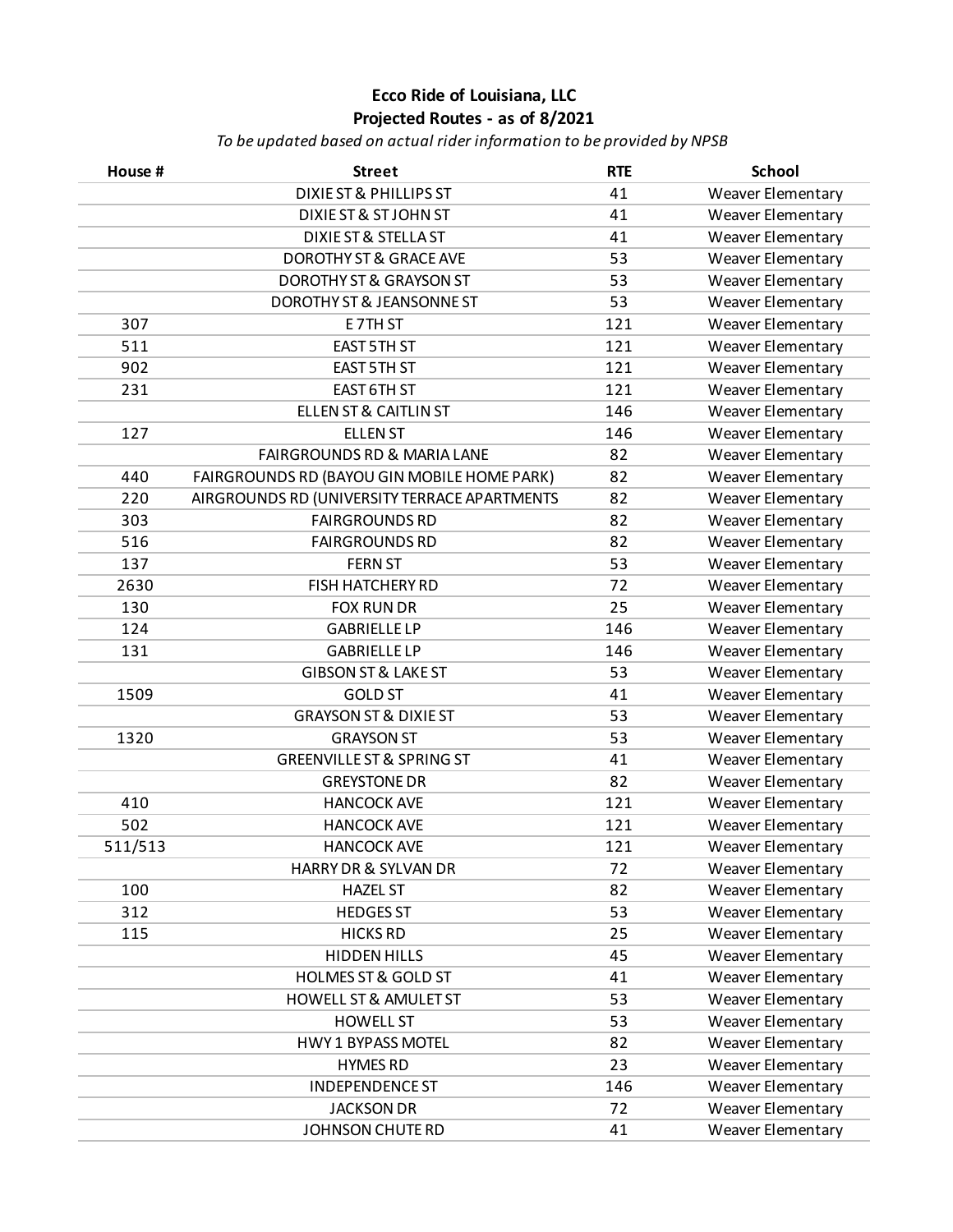| House # | <b>Street</b>                    | <b>RTE</b> | <b>School</b>     |
|---------|----------------------------------|------------|-------------------|
|         | <b>JULIEN CIRCLE</b>             | 82         | Weaver Elementary |
|         | KINGSTON DR & KELLY ST           | 82         | Weaver Elementary |
|         | KOONCE ST & GRAYSON ST           | 53         | Weaver Elementary |
| 1414    | LA 1, POWHATTAN                  | 23         | Weaver Elementary |
|         | LA504                            | 25         | Weaver Elementary |
| 5650    | LA-1(MAYBERRY TRAILER PARK)      | 23         | Weaver Elementary |
| 183     | LA-3191 (OAK GROVE APARTMENTS)   | 25         | Weaver Elementary |
|         | LA-3278 & EVANGELINE DR          | 25         | Weaver Elementary |
|         | LA-504                           | 25         | Weaver Elementary |
| 5843    | $LA-6$                           |            | Weaver Elementary |
|         | LAFEYETTE ST & 5TH ST            | 45         | Weaver Elementary |
|         | <b>LAIRD FLETCHER RD</b>         | 146        | Weaver Elementary |
|         | <b>LAKE ST</b>                   | 53         | Weaver Elementary |
| 100     | <b>LAKEVIEW DR</b>               | 72         | Weaver Elementary |
| 200     | <b>LAKEVIEW DR</b>               | 72         | Weaver Elementary |
| 300     | <b>LAKEVIEW DR</b>               | 72         | Weaver Elementary |
| 500     | <b>LAKEVIEW DR</b>               | 72         | Weaver Elementary |
| 400     | <b>LAKEVIEW STOP</b>             | 72         | Weaver Elementary |
|         | LEVY ST & NORTH ST               | 53         | Weaver Elementary |
|         | MAGNOLIA AVE                     | 121        | Weaver Elementary |
|         | MCDODSON WAY & REBA ST           | 82         | Weaver Elementary |
|         | MEADOWS DR & WELCH ST            | 53         | Weaver Elementary |
|         | <b>MELLE ST</b>                  | 146        | Weaver Elementary |
|         | MELROSE AVE & JESTON ST          | 121        | Weaver Elementary |
|         | MLK JR DR & BERRY AVE            | 53         | Weaver Elementary |
|         | MLK JR DR & LAFAYETTE ST         | 53         | Weaver Elementary |
|         | MLK JR DR & TRUDEAU ST           | 53         | Weaver Elementary |
|         | MYRTLE DR & N 5TH ST #1          | 41         | Weaver Elementary |
|         | MYRTLE DR & N 5TH ST #2          | 41         | Weaver Elementary |
|         | N 5TH ST & ESTHER ST             | 41         | Weaver Elementary |
|         | N MELROSE APARTMENTS             | 140        | Weaver Elementary |
|         | N MELROSE AVE                    | 121        | Weaver Elementary |
| 500     | NORTH ST (JW THOMAS APARTMENTS)  | 53         | Weaver Elementary |
|         | <b>NORTH ST</b>                  | 53         | Weaver Elementary |
|         | <b>NORTHERN ST &amp; GOLD ST</b> | 41         | Weaver Elementary |
|         | NORTHERN ST & STELLA ST          | 41         | Weaver Elementary |
| 292/298 | OLD LA6 WEST                     | 25         | Weaver Elementary |
|         | OLD ROBELINE RD & AMANDA ST      | 53         | Weaver Elementary |
|         | OLD ROBELINE RD & POWELL ST      | 53         | Weaver Elementary |
|         | PAUL JORDAN RD                   | 21         | Weaver Elementary |
|         | <b>PAULALN</b>                   | 121        | Weaver Elementary |
|         | PAULINE ST & WELCH ST            | 41         | Weaver Elementary |
|         | PEGASUS ST                       | 121        | Weaver Elementary |
|         | PIERMONT PLACE                   | 82         | Weaver Elementary |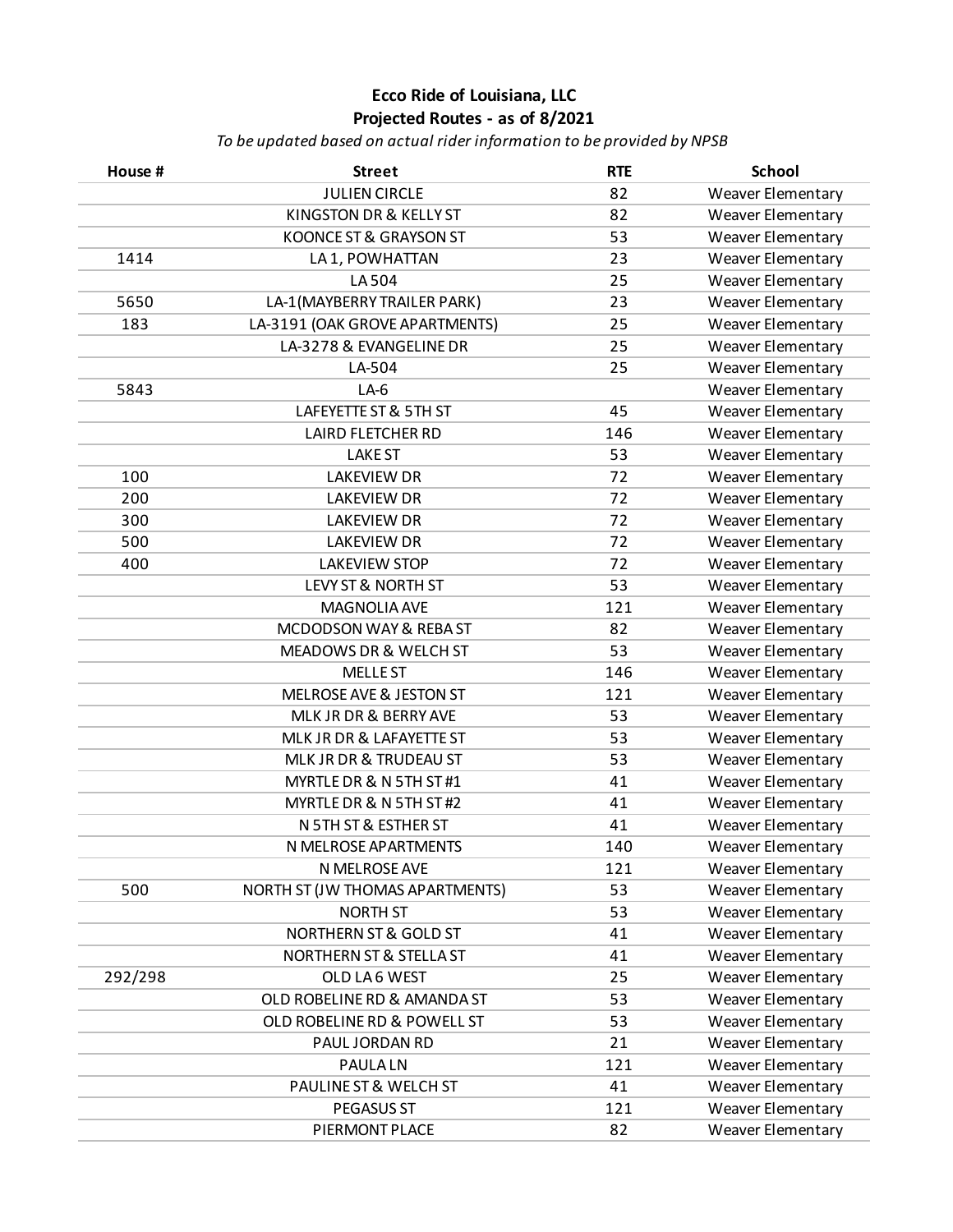| House #   | <b>Street</b>                          | <b>RTE</b> | <b>School</b>     |
|-----------|----------------------------------------|------------|-------------------|
|           | POSEY ST                               | 53         | Weaver Elementary |
|           | <b>PRATHER ST &amp; THOMAS ST</b>      | 53         | Weaver Elementary |
|           | <b>QUIDA DR &amp; JACKSON DR</b>       | 72         | Weaver Elementary |
|           | <b>QUIDA DR</b>                        | 72         | Weaver Elementary |
|           | <b>RALPH ST &amp; CAROLYN ST</b>       | 146        | Weaver Elementary |
|           | RAPIDES & HILL (PAN AM)                | 72         | Weaver Elementary |
|           | <b>RIKARD LN &amp; ST MAURICE LN</b>   | 146        | Weaver Elementary |
|           | ROCKFORD CHURCH RD                     | 82         | Weaver Elementary |
|           | <b>ROWENA ST &amp; 3RD ST</b>          | 41         | Weaver Elementary |
|           | ROWENA ST & 4TH ST                     | 41         | Weaver Elementary |
|           | ROWENA ST & N 5TH ST                   | 41         | Weaver Elementary |
|           | <b>ROY DR</b>                          | 41         | Weaver Elementary |
|           | <b>ROYAL ST</b>                        | 121        | Weaver Elementary |
|           | <b>RUE DE GABRIEL</b>                  | 82         | Weaver Elementary |
|           | <b>RUSBO ST &amp; HIGHLAND PARK DR</b> | 41         | Weaver Elementary |
|           | S WILLIAMS AVE                         | 121        | Weaver Elementary |
|           | SABINE ST & WELCH ST                   | 41         | Weaver Elementary |
|           | <b>SALTER ST</b>                       | 121        | Weaver Elementary |
|           | <b>SANDRA ST</b>                       | 25         | Weaver Elementary |
|           | <b>SANFORD ST</b>                      | 53         | Weaver Elementary |
|           | <b>SIMMONS ALLEY</b>                   | 53         | Weaver Elementary |
|           | <b>SISSON LP</b>                       | 41         | Weaver Elementary |
|           | SMITH GARAGE RD                        | 25         | Weaver Elementary |
| 1815      | SOUTH DR (CARTER'S TRAILER PARK)       | 72         | Weaver Elementary |
|           | <b>SOUTHBEND DR &amp; CLARENCE DR</b>  | 72         | Weaver Elementary |
|           | <b>ST GERARD</b>                       | 146        | Weaver Elementary |
|           | <b>STELLA ST &amp; HOLMES ST</b>       | 41         | Weaver Elementary |
|           | <b>TAMMYE LANE</b>                     | 140        | Weaver Elementary |
|           | TEXAS AVE, POWHATTAN                   | 23         | Weaver Elementary |
|           | <b>TEXAS ST</b>                        | 41         | Weaver Elementary |
|           | UNIVERSITY DR & KELLY ST               | 82         | Weaver Elementary |
|           | <b>VIENNA BEND DR</b>                  | 146        | Weaver Elementary |
|           | VIENNA RD & PECAN CT                   | 146        | Weaver Elementary |
|           | <b>VIENNA RD &amp; VIENNA PKWY</b>     | 146        | Weaver Elementary |
|           | VIRGINIA AVE, POWHATTAN                | 23         | Weaver Elementary |
|           | W COURT DR & SUZANNE LN                | 45         | Weaver Elementary |
|           | W LAKESHORE DR                         | 41         | Weaver Elementary |
| 1331      | <b>WASHINGTON ST</b>                   | 45         | Weaver Elementary |
| 1316/1330 | <b>WASHINGTON ST</b>                   | 45         | Weaver Elementary |
| 1720      | <b>WASHINGTON ST</b>                   | 45         | Weaver Elementary |
|           | <b>WATSON DR</b>                       | 121        | Weaver Elementary |
|           | <b>WELCH ST &amp; MANDELL ST</b>       | 41         | Weaver Elementary |
|           | <b>WELCH ST</b>                        | 41         | Weaver Elementary |